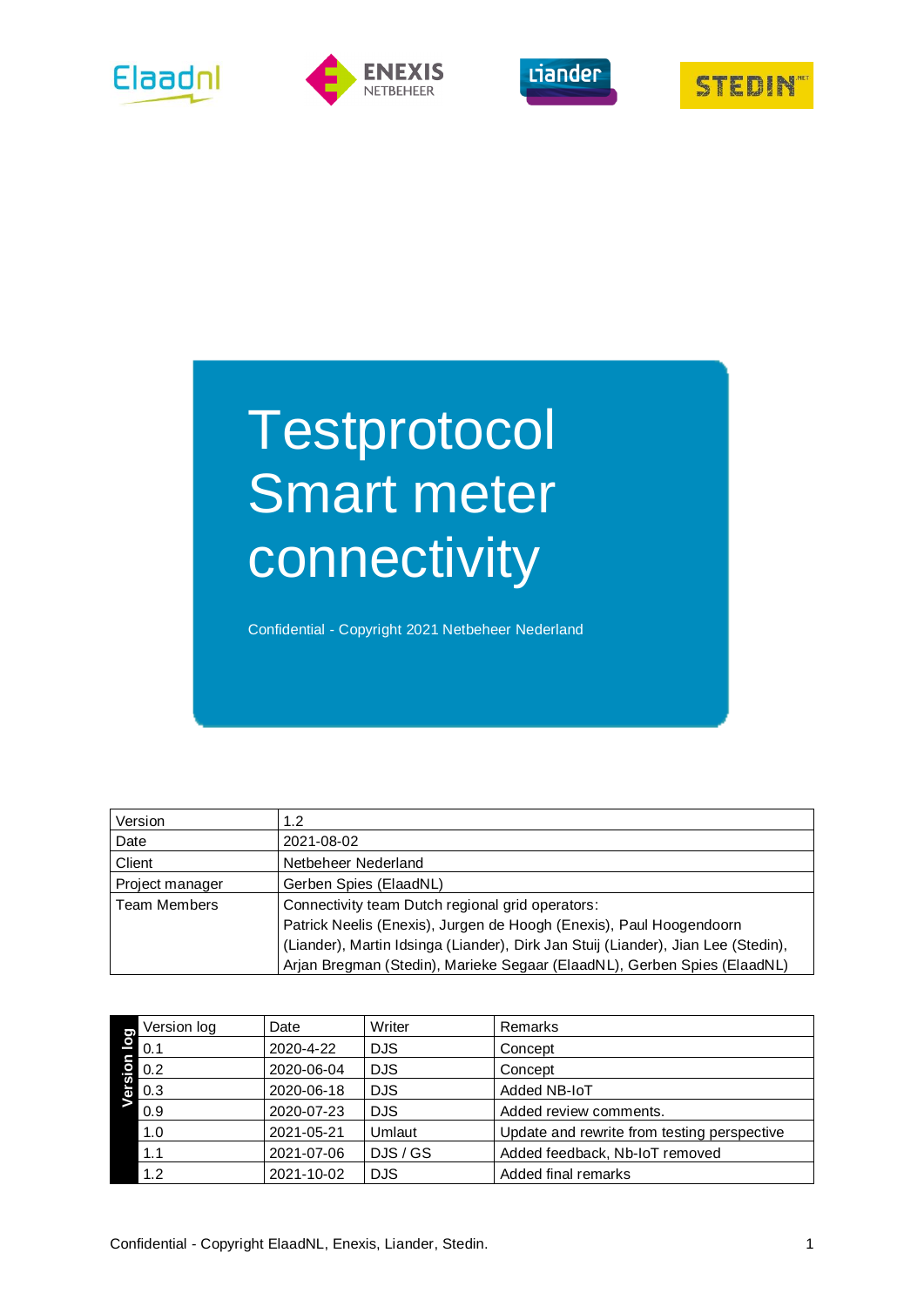## **Contents**

| $\mathbf{1}$   |       |  |  |  |  |  |  |  |  |
|----------------|-------|--|--|--|--|--|--|--|--|
|                | 1.1   |  |  |  |  |  |  |  |  |
|                | 1.2   |  |  |  |  |  |  |  |  |
| $\overline{2}$ |       |  |  |  |  |  |  |  |  |
|                | 2.1   |  |  |  |  |  |  |  |  |
|                | 2.2   |  |  |  |  |  |  |  |  |
|                | 2.2.1 |  |  |  |  |  |  |  |  |
|                | 2.3   |  |  |  |  |  |  |  |  |
| 3              |       |  |  |  |  |  |  |  |  |
|                | 3.1   |  |  |  |  |  |  |  |  |
|                | 3.1.1 |  |  |  |  |  |  |  |  |
|                | 3.1.2 |  |  |  |  |  |  |  |  |
|                | 3.1.3 |  |  |  |  |  |  |  |  |
|                | 3.1.4 |  |  |  |  |  |  |  |  |
|                | 3.2   |  |  |  |  |  |  |  |  |
|                | 3.2.1 |  |  |  |  |  |  |  |  |
|                | 3.2.2 |  |  |  |  |  |  |  |  |
|                | 3.2.3 |  |  |  |  |  |  |  |  |
|                | 3.2.4 |  |  |  |  |  |  |  |  |
|                | 3.3   |  |  |  |  |  |  |  |  |
|                | 3.3.1 |  |  |  |  |  |  |  |  |
|                | 3.3.2 |  |  |  |  |  |  |  |  |
|                | 3.3.3 |  |  |  |  |  |  |  |  |
|                | 3.3.4 |  |  |  |  |  |  |  |  |
| 4              |       |  |  |  |  |  |  |  |  |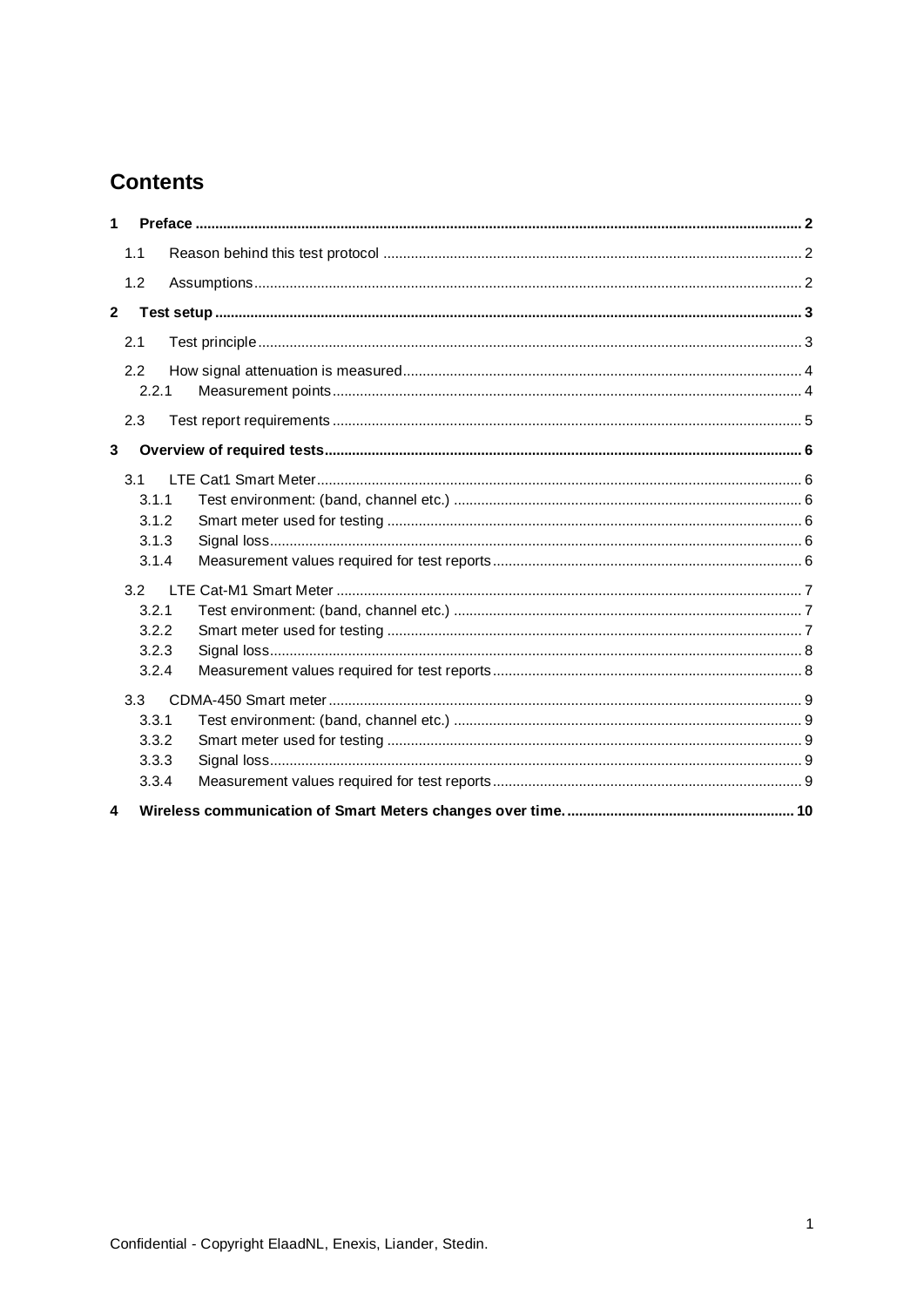







## <span id="page-2-0"></span>**1 Preface**

Goal of this document is to create a standard test plan which can be used by a supplier for testing. The protocol can be used in different test labs which are suitable for doing RF tests for telecommunication.

## <span id="page-2-1"></span>**1.1 Reason behind this test protocol**

Charging Stations in the Netherlands are equipped with smart meters supplied by the Dutch grid operators. It is essential for the Dutch grid operators to get remote contact with the smart meter. It is expected that in the future the charging station needs to be controlled because of net management.

The Dutch grid operators defined a standard which is used to validate if the charging station is suitable for usage in the Netherlands.

<span id="page-2-2"></span>This test protocol is focused on the radio accessibility of smart meters when used inside a charging station.

## **1.2 Assumptions**

- 1. Smart meters are always used as-is: without external or separate radio antennas.
- 2. Charging stations always use poly phase (PP) smart meters.
- 3. Testing of radio accessibility is done in an independent and professional RF test lab. Please consult ElaadNL before conducting the tests, to assess whether ElaadNL will accept a report from the selected RF lab.
- 4. Testing is done on a charging system which is equal to the final product as placed into the field.
- 5. Charging station is powered on, but not charging.
- 6. If multiple versions of the charging system are using the same cabinet, testing is required on all configurations.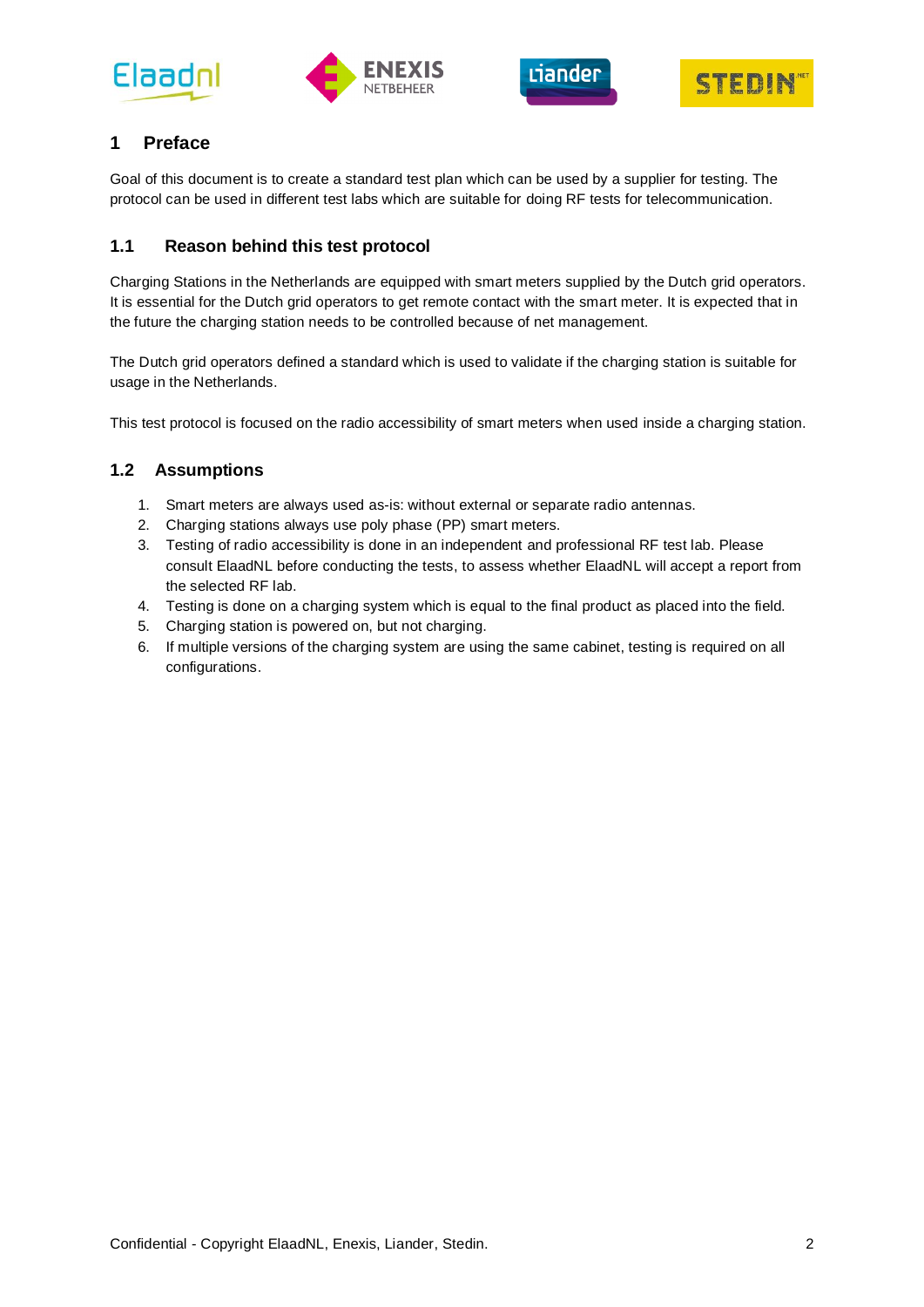







## <span id="page-3-0"></span>**2 Test setup**

To test the radio accessibility of a smart meter in a charging station, tests can be done in a radio laboratory for testing telecommunication equipment. Radio laboratory shall be equipped with anechoic chamber (see below image). Radio laboratory shall house a charging station and shall have three phase power supply in the chamber. It is important to know that weight and size of the charging station affect the size of the required anechoic chamber.



## <span id="page-3-1"></span>**2.1 Test principle**

Main goal for testing is to ensure that signal attenuation introduced by the charging station (when meter is mounted inside it) is not causing signal loss higher than 8dB. This means that if average measured signal level (see chapter 2.2) with standalone meter is e.g. -80.0 dBm then minimum acceptable measured signal level when meter is inside charging pole shall be at least -88.0 dBm.

Standard signal reception sensitivity testing is done by performing TIS and TRP measurements according to the CTIA Test Plan for Wireless Device Over-the-Air Performance V3.8.2 (April 2019, link: https://api.ctia.org/wp-content/uploads/2019/04/CTIA\_OTA\_Test\_Plan\_3\_8\_2.pdf). However, for the specific reasons behind this testing protocol, where only attenuation of charging station needs to be evaluated, TIS and TRP measurements would unnecessarily introduce additional efforts and costs.

Instead of performing TIS and TRP measurements, test network simulator (e.g. R&S CMW500 or Anritsu MD8475A/MD8475B) shall perform signal measurements by receiving the feedback from smart meter communication modem (more details in chapter 2.2).

This test is repeated for meters with different communication technologies.

For this test a set of test meters is used. This set represents the different smart meters communication principles (CDMA, LTE, etc.) which are used in the Netherlands.

To minimize influence of environmental variation it is mandatory that all tests with one type of smart meter are done in the same lab and within a short timeframe (1-2 days).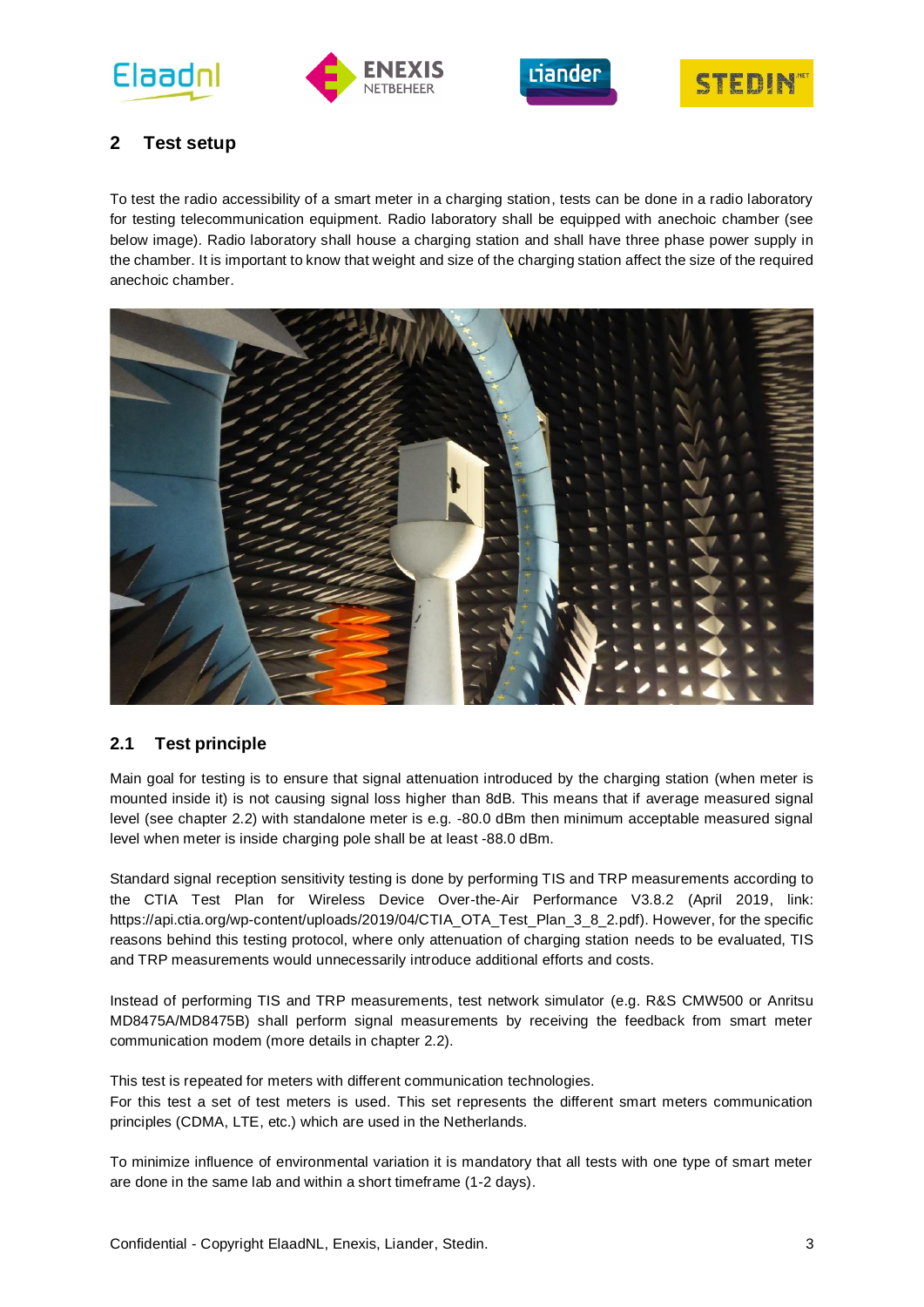





It is the responsibility of the Dutch grid operators/NBNL to keep this set of smart meters equal to the actual set of smart meters which are used for charging stations. Smart Meters can be requested by contacting ElaadNL (website: [https://www.elaad.nl/,](https://www.elaad.nl/) email: [info@elaad.nl](mailto:info@elaad.nl) ).

## <span id="page-4-0"></span>**2.2 How signal attenuation is measured**

Signal level measurements shall be performed with standalone meter (outside measurements) and with meter mounted inside the charging station (inside measurements).

Measurements outside the charging pole shall be performed in good radio conditions and shall target following radio signal levels per technology:

- LTE Cat1, LTE Cat-M1: RSRP ~ 80dBm
- CDMA:  $RSCP \sim -60$ dBm

Because the construction of the charging system is fixed, the position of the smart meter in the charging system also determines the position of the smart meter for the measurement without charging station. Outside measurements must be done on the exact same height as during the execution of inside measurements. For inside measurements charging station shall not be modified by any means and should be exactly the same as the one that is planned to be deployed in the field.

Measurements shall be performed in 3 dimensions and at the points defined in chapter 2.2.1. For each individual point there shall be at least 100 measurement samples collected to ensure reliable average value.

Measurements shall be performed with the test network simulator which has the option of collecting direct feedback from smart meter module (e.g. via periodic measurement reports).

#### <span id="page-4-1"></span>**2.2.1 Measurement points**

To reduce test time measurement, due to 3 dimensions, it is possible to use a reduced set of measurement points. Below an example using the Distributed Axis System.



Measure signal level vertical (blue) on 5 points (30,60, 90, 120 and 150 degrees) and horizontal (green) on 12 points (0,30,60…330 degrees). Total points: 5\*12=120 points. Measure both Theta-Polarization and Phipolarization. Using these measurements, average signal level can be calculated.

See table below for the required minimum number of measurement points.

|              | Theta (elevation) | Phi (azimuth) \ | Total points \ |
|--------------|-------------------|-----------------|----------------|
| Signal level | 5 x 12 points     | 5 x 12 points   | 120            |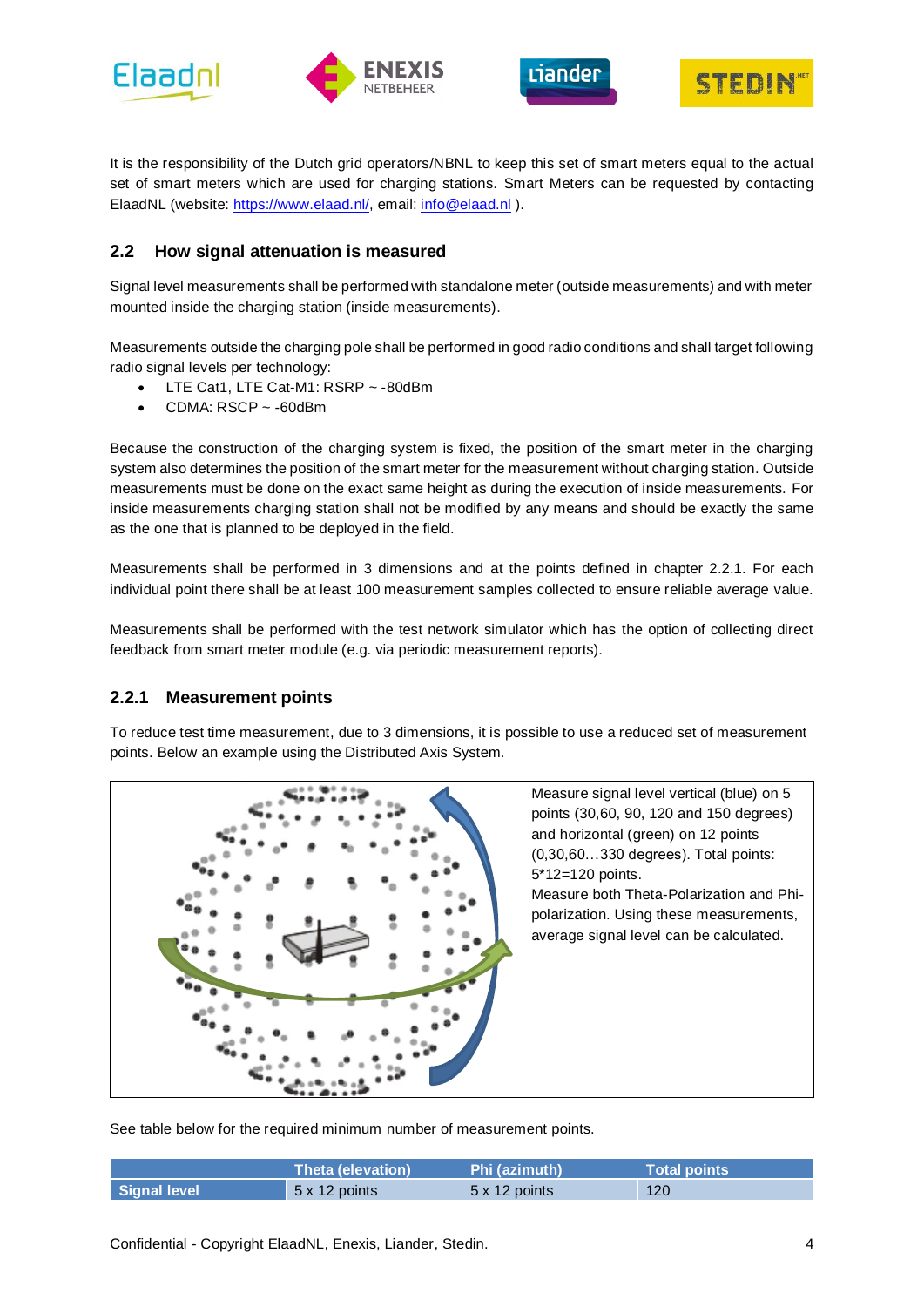







## <span id="page-5-0"></span>**2.3 Test report requirements**

The test report requires the following information:

Used equipment:

- Information about the Charging System under test.
- Information regarding used anechoic chamber
- Information about used test equipment (type serial number, calibration date etc.)
- Information about the used Smart Meters (meter number)

#### Measurements:

- Measurement results of meter mounted into Charging Station
- Measurement results of meter without Charging Station
- Calculations to show that the measured signal loss is within required limits.
- Detailed information regarding which values which must be measured for each communication principle are available in section 3.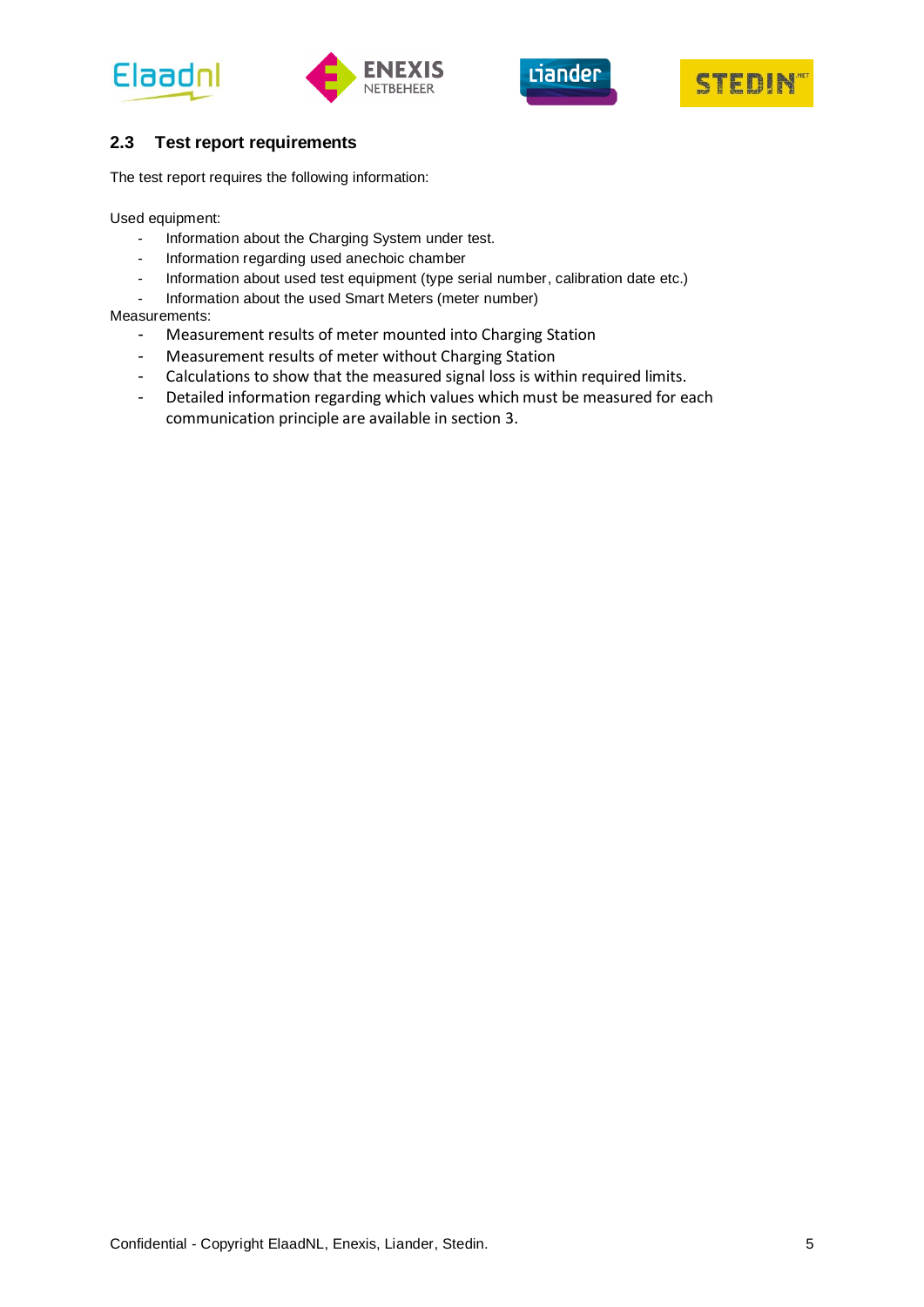





## <span id="page-6-0"></span>**3 Overview of required tests**

In this section you will find specific information regarding different communication types which are used for Smart Metering within the Netherlands and the tests related to it.

## <span id="page-6-1"></span>**3.1 LTE Cat1 Smart Meter**

### <span id="page-6-2"></span>**3.1.1 Test environment: (band, channel etc.)**

For LTE Cat1 the following environment needs to be tested: Protocol: LTE Cat1 Band: 20 (800MHz), 3 (1800MHz), 8 (900Mhz). Channels to be tested: Upper, middle and lower channel of each band.

For band 20 channels to be measured are:

|                 | Low     | LTE.    | <b>Middle</b> | LTE     | Hiah    | LTE     | <b>Bandwidth</b> |
|-----------------|---------|---------|---------------|---------|---------|---------|------------------|
|                 |         | channel |               | channel |         | channel | (MHz)            |
| <b>Uplink</b>   | 832 MHz | 24150   | 847 MHz       | 24300   | 862 MHz | 24449   | 5                |
| <b>Downlink</b> | 791 MHz | 6150    | 806 MHz       | 6300    | 821 MHz | 6449    | 5                |

#### For band 3 channels to be measured are:

|                 | Low                   | LTE.    | <b>Middle</b> | LTE.    | Hiah     | LTE.           | <b>Bandwidth</b> |
|-----------------|-----------------------|---------|---------------|---------|----------|----------------|------------------|
|                 |                       | channel |               | channel |          | <b>Channel</b> | (MHz)            |
| <b>Uplink</b>   | 1710 MHz              | 19200   | 1747.5 MHz    | 19575   | 1785 MHz | 19949          | 5                |
| <b>Downlink</b> | $1805 \,\mathrm{MHz}$ | 1200    | 1842.5 MHz    | 1575    | 1880 MHz | 1949           | 5                |

#### For band 8 channels to be measured are:

|                 | Low     | LTE.    | <b>Middle</b> | LTE.    | <b>High</b> | LTE.    | <b>Bandwidth</b> |
|-----------------|---------|---------|---------------|---------|-------------|---------|------------------|
|                 |         | channel |               | channel |             | channel | (MHz)            |
| <b>Uplink</b>   | 880 MHz | 21450   | 897.5 MHz     | 21625   | 915 MHz     | 21799   | 5                |
| <b>Downlink</b> | 925 MHz | 3450    | 942.5 MHz     | 3625    | 960 MHz     | 3799    | 5                |

#### <span id="page-6-3"></span>**3.1.2 Smart meter used for testing**

Contact ElaadNL for a LTE Cat1 PP smart meter which will be supplied by one of the grid operators. The smart meter needs to be specifically configured for usage into a test environment.

#### <span id="page-6-4"></span>**3.1.3 Signal loss**

<span id="page-6-5"></span>Requirement: signal loss must be less than 8 dB on each tested band/channel combination.

#### **3.1.4 Measurement values required for test reports**

For each band and channel combination the following table needs to be part of the test report:

|                                  | <b>Signal level</b>                 |
|----------------------------------|-------------------------------------|
| <b>Meter only</b>                | RSRP_meter (dBm)                    |
| <b>Meter in Charging station</b> | RSRP_chrg (dBm)                     |
| Difference (less then 8 dB)      | $RSRP$ _meter – $RSRP$ _chrg <= 8dB |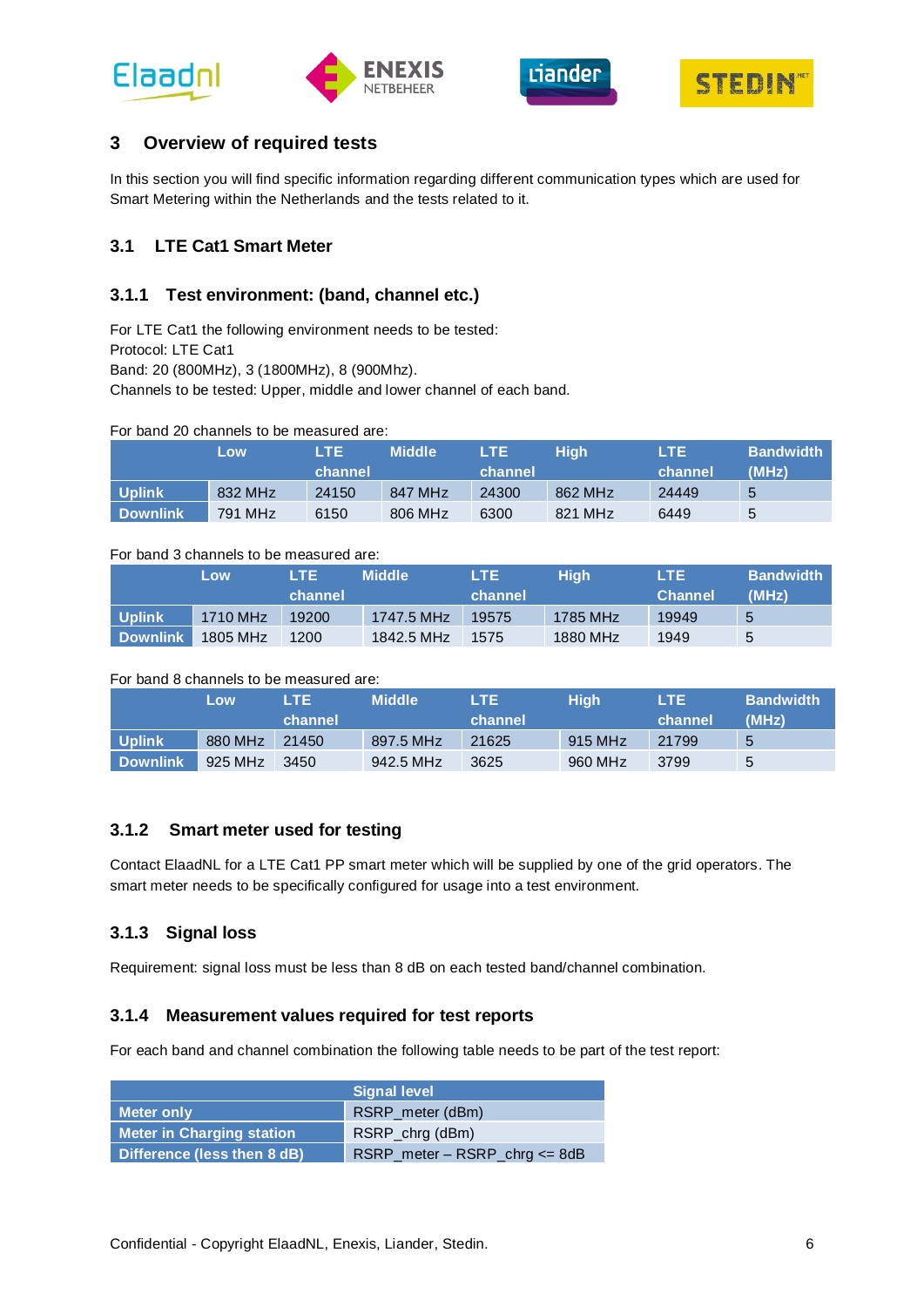





## <span id="page-7-0"></span>**3.2 LTE Cat-M1 Smart Meter**

### <span id="page-7-1"></span>**3.2.1 Test environment: (band, channel etc.)**

For LTE Cat-M1 the following environment needs to be tested: Protocol: LTE Cat-M1 Band: 20 (800MHz), 3 (1800MHz), 8 (900Mhz). Channels to be tested: Upper, middle and lower channel of each band.

#### Network downlink parameters to be used:

- Sub-Carrier SC = 12
- Sub-Carrier-Spacing = 15 kHz
- Number of Resource Blocks  $RB = 6$
- Transmission Bandwidth =  $1.08$  MHz

#### For band 20 channels to be measured are:

|                 | Low     | LTE.    | <b>Middle</b> | LTE.    | Hiah    | LTE.    | <b>Bandwidth</b> |
|-----------------|---------|---------|---------------|---------|---------|---------|------------------|
|                 |         | channel |               | channel |         | channel | (MHz)            |
| Uplink          | 832 MHz | 24150   | 847 MHz       | 24300   | 862 MHz | 24449   | 5                |
| <b>Downlink</b> | 791 MHz | 6150    | 806 MHz       | 6300    | 821 MHz | 6449    | 5                |

#### For band 3 channels to be measured are:

|                 | Low                | LTE.    | <b>Middle</b> | LTE.    | <b>High</b> | LTE.           | <b>Bandwidth</b> |
|-----------------|--------------------|---------|---------------|---------|-------------|----------------|------------------|
|                 |                    | channel |               | channel |             | <b>Channel</b> | (MHz)            |
| <b>Uplink</b>   | 1710<br><b>MHz</b> | 19200   | 1747.5 MHz    | 19575   | 1785 MHz    | 19949          | 5                |
| <b>Downlink</b> | 1805<br><b>MHz</b> | 1200    | 1842.5 MHz    | 1575    | 1880 MHz    | 1949           | 5                |

#### For band 8 channels to be measured are:

|                 | Low     | LTE.    | <b>Middle</b> | LTE.    | Hiah    | LTE.    | <b>Bandwidth</b> |
|-----------------|---------|---------|---------------|---------|---------|---------|------------------|
|                 |         | channel |               | channel |         | channel | (MHz)            |
| <b>Uplink</b>   | 880 MHz | 21450   | 897.5 MHz     | 21625   | 915 MHz | 21799   | 5                |
| <b>Downlink</b> | 925 MHz | 3450    | 942.5 MHz     | 3625    | 960 MHz | 3799    | 5                |

#### <span id="page-7-2"></span>**3.2.2 Smart meter used for testing**

Contact ElaadNL for a LTE Cat-M1 PP smart meter which will be supplied by one of the grid operators. The smart meter needs to be specifically configured for usage into a test environment.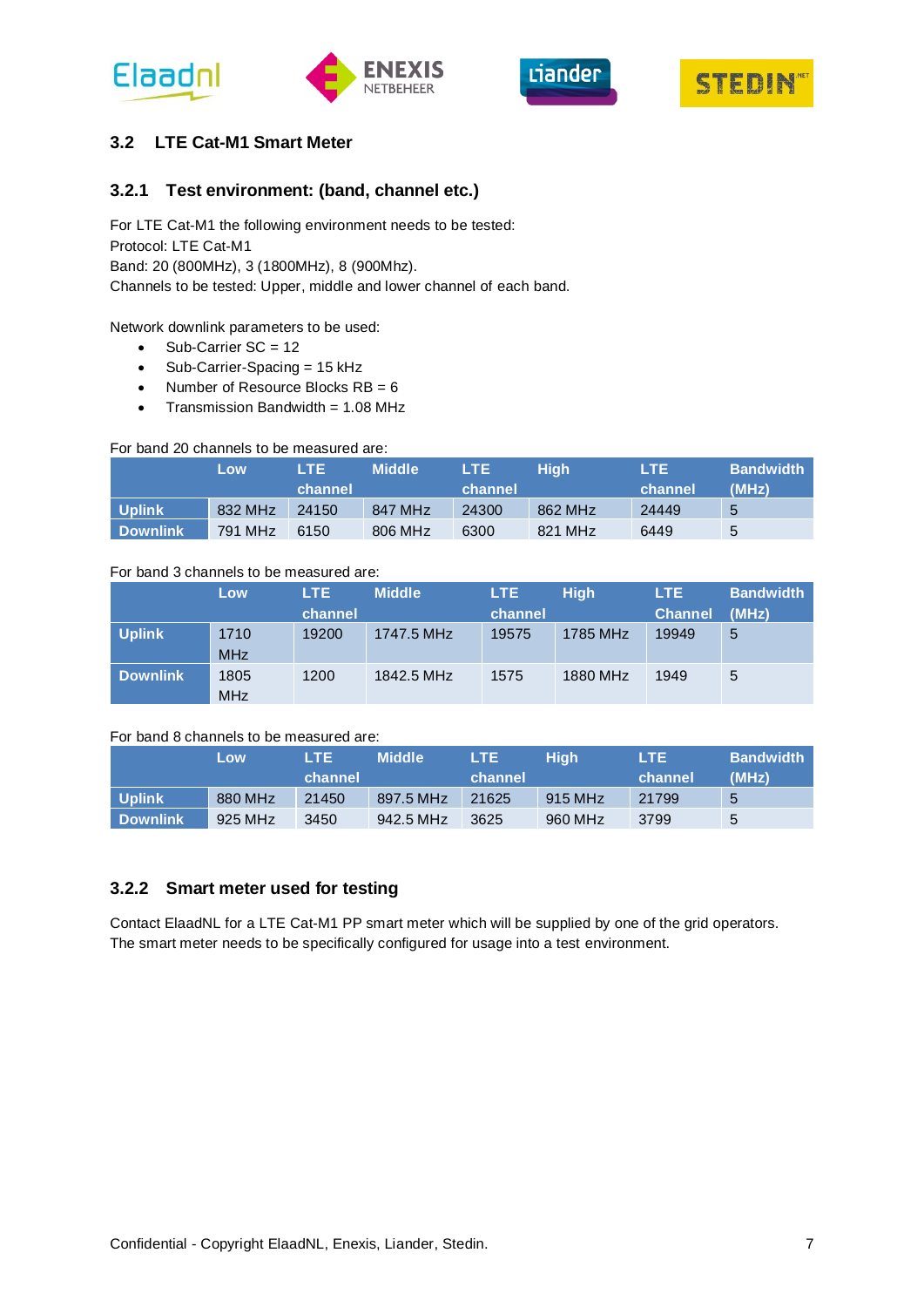







## <span id="page-8-0"></span>**3.2.3 Signal loss**

<span id="page-8-1"></span>Requirement: signal loss must be less than 8 dB on each tested band/channel combination.

## **3.2.4 Measurement values required for test reports**

For each band and channel combination the following table needs to be part of the test report:

|                                  | <b>Signal level</b>                 |
|----------------------------------|-------------------------------------|
| <b>Meter only</b>                | RSRP_meter (dBm)                    |
| <b>Meter in Charging station</b> | RSRP_chrg (dBm)                     |
| Difference (less then 8 dB)      | $RSRP$ _meter – $RSRP$ _chrg <= 8dB |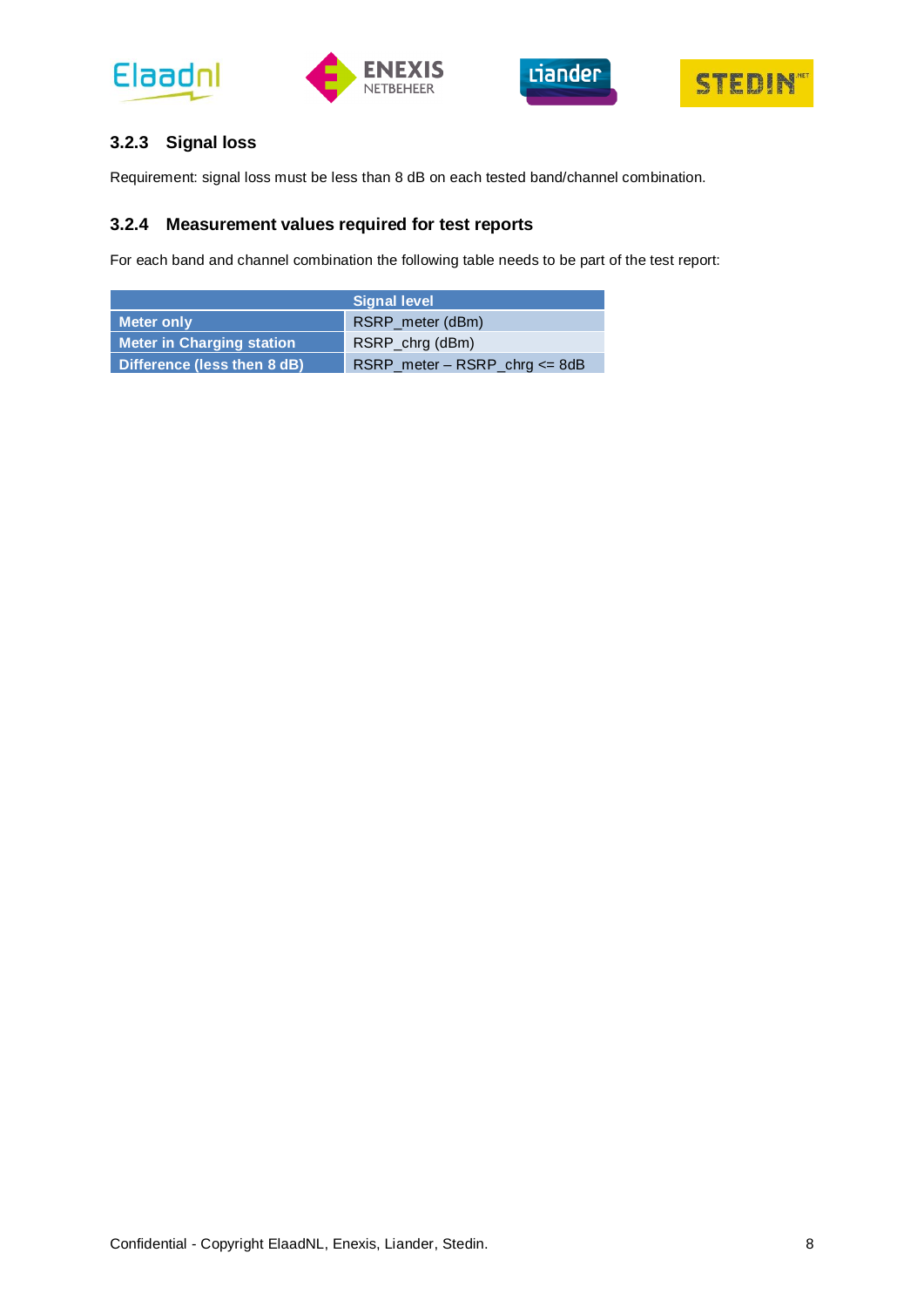





#### <span id="page-9-0"></span>**3.3 CDMA-450 Smart meter**

#### <span id="page-9-1"></span>**3.3.1 Test environment: (band, channel etc.)**

For CDM450 the following environment needs to be tested: Protocol: CDMA Band: 450MHz Channel: 107 is mandatory. Channel 157 is optional.

#### For CDMA the channels to be measured are:

|                 | <b>Ch 107</b> | Ch 157    |
|-----------------|---------------|-----------|
| <b>N</b> Uplink | 452.65 MHz    | 453.9 MHz |
| Downlink        | 463.65 MHz    | 463.9 MHz |

#### <span id="page-9-2"></span>**3.3.2 Smart meter used for testing**

Contact ElaadNL for a CDMA450 PP smart meter which is supplied by one of the Grid operators. The smart meter needs to be specifically configured for usage into a test environment.

## <span id="page-9-3"></span>**3.3.3 Signal loss**

<span id="page-9-4"></span>Requirement: signal loss must be less than 8 dB on each tested band/channel combination.

#### **3.3.4 Measurement values required for test reports**

For each channel (107 and option 157) the following table needs to be part of the test report:

|                                  | <b>TRP</b>                                                  |
|----------------------------------|-------------------------------------------------------------|
| <b>Meter only</b>                | RSCP_meter (dBm)                                            |
| <b>Meter in Charging station</b> | RSCP_chrg (dBm)                                             |
| Difference (less then 8 dB)      | $RSCP$ <sub>meter</sub> – $RSCP$ <sub>chrg</sub> $\leq$ 8dB |